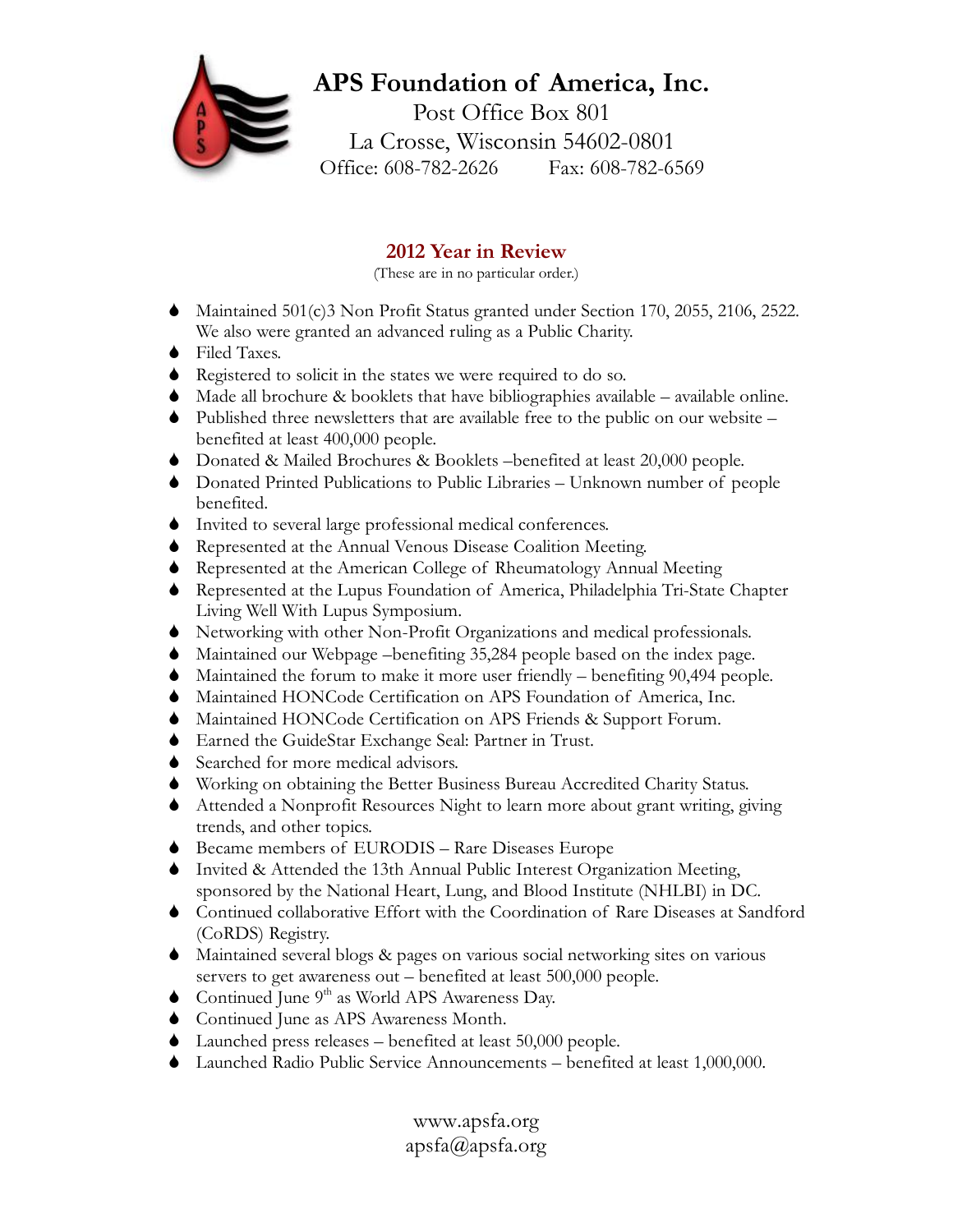- S Participated with ABCs Dr. Richard Besser Twitter chats regarding various topics, including Rare Diseases.
- S Partially funded a project that involved work carried out by a medical student at Dr. Pierangeli's laboratory at the University of Texas Medical Branch in Galveston. The study showed for the first time that affinity purified antibodies directed against domain I of B2glycoprotein I are "thrombogenic" in mice and induce upregulation of tissue factor. The significance of this study is that the investigators are confirming by using state-of-the-art technology a specific subset of Antiphospholipid antibodies may be responsible for the clinical manifestation in humans. Importantly, these findings may lead to the development of new "targeted" treatments for APS. The study was presented as a poster at the American College of Rheumatology meeting in DC in November 2012 and as a manuscript is being prepared with the collaborators at the University College London (Dr. Anisur Rahman, Charis Pericleous, Ian Giles, et al).
- $\blacklozenge$  Published in the Journal of Arthritis & Rheumatism twice.
- S Advocated for clients in person and in writing.
- S Donated funds to purchase a -80ºC freezer for the USA Core Lab for APS ACTION
- $\bullet$  Fundraisers:
	- o Café Press approx 676 items sold
	- o World APS Day Items approx 2 items sold
	- o Scentsy Fundraiser: 5 participated
	- o Holiday Related:
		- Giving Tree  $-23$  participated
		- Café Press Collectors Edition 17 participated
- $\blacklozenge$  Made Press in 5 different media venues that we are aware of at least 100,000,000 people benefited
	- $\overline{O}$  The View (original air date,  $6/1/2012$ ) benefited at least 1,000,000 people.
	- o House, MD "Instant Karma" (original air date, 10/15/09) benefited at least 16,000,000 people.
	- o Mystery Diagnosis "Falling Through the Cracks" (re- aired several times, original air date, 3/6/2006) - unknown how many people benefited
	- o Mystery Diagnosis "Falling Through the Cracks" (re- aired several times, original air date, 3/6/2006) on iTunes unknown how many people benefited
	- o The Beatles Network (APS Awareness month world wide awareness.) unknown how many people benefited
- Forum Information:
	- o Number of Participants: 2,184

## **Recommendations:**

- $\bullet$  Continue to find more avenues for fundraising.
- S Continue to collaborate with more organizations (both lay & professional).
- $\blacklozenge$  Attend or have materials available for more conferences.
- $\blacklozenge$  Apply for more grants.
- $\bullet$  Continue to search for more active medical advisors.
- $\bullet$  Continue to attempt to get APS mentioned in more publications, including magazines.